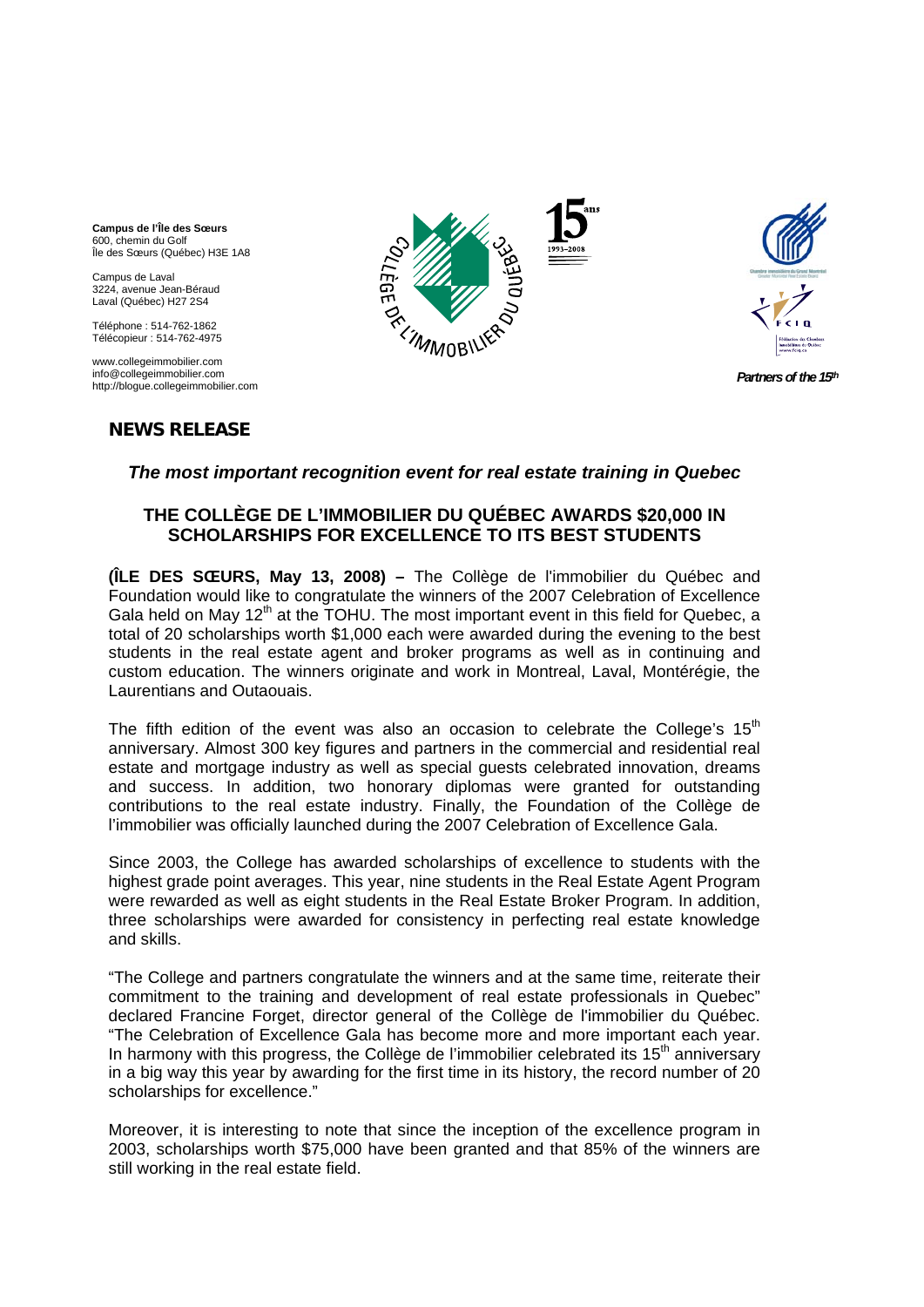The Collège de l'immobilier awarded honorary diplomas to those who have contributed to the development of the real estate industry by their vision and involvement. This year's winners are two ex-presidents of the Collège de l'immobilier: Pierre Lafond, Real Estate Agent - RE/MAX Harmonie Inc., Montreal and Guy Huneault, Real Estate Agent - G. Huneault immobilier Inc., Gatineau.

## **List of the 20 recipients of the scholarships for excellence**

## *Scholarships for excellence – Real Estate Agent*

**Scholarship for Excellence Genworth Financial Canada**  Martine Bédard, Real Estate Agent - Groupe Sutton Millenia, Sainte-Catherine

# **Scholarship for Excellence Collège de l'immobilier du Québec**

Frédérick Parisien, Real Estate Agent - RE/MAX Platine, Saint-Constant

## **Scholarship for Excellence CORPIQ**

Alain Guérette, Real Estate Agent - Royal LePage Vallées de l'Outaouais, Gatineau

## **Scholarship for Excellence Proprio Direct**

Dominic Lebeau, Collège de l'immobilier du Québec

## **Scholarship for Excellence Greater Montreal Real Estate Board**

Anne Renaud, Real Estate Agent - Groupe Sutton Immobilia Inc., Montreal (Outremont)

## **Scholarship for Excellence Raymond Chabot Grant Thornton & Cie**

David Schneider, Real Estate Agent - Groupe Sutton Immobilia Inc., Montreal (Outremont)

**Scholarship for Excellence CMHL**  Nancy Gariché, Real Estate Agent - Groupe Immobilier Londono Inc, Westmount

# **Scholarship for Excellence Multi-Prêts Mortgage Broker**

Ginette Morel, Real Estate Agent - RE/MAX Royal (Jordan) Inc., Beaconsfield

## **Scholarship for Excellence RE/MAX du Cartier**

Marina Vlachos, Real Estate Agent - Vérico-Hypothèque-Direct, Greenfield Park

## *Scholarships for Excellence - Broker*

## **Scholarship for Excellence IDU Québec**

Terence Jacyno, Real Estate Agent - Groupe Immobilier Universel Inc. Montreal (Saint-Léonard)

**Scholarship for Excellence Greater Montreal Real Estate Board**  Richard Boulé, Real Estate Agent - RE/MAX TMS Inc., Sainte-Thérèse

## **Scholarship for Excellence REALTA**

Dominique Chatel, Real Estate Agent - REALTA, Montreal (Outremont)

**Scholarship for Excellence Quebec Federation of Real Estate Boards** Paul Patterson, Real Estate Agent - Groupe Sutton Centre Ouest Inc.,Westmount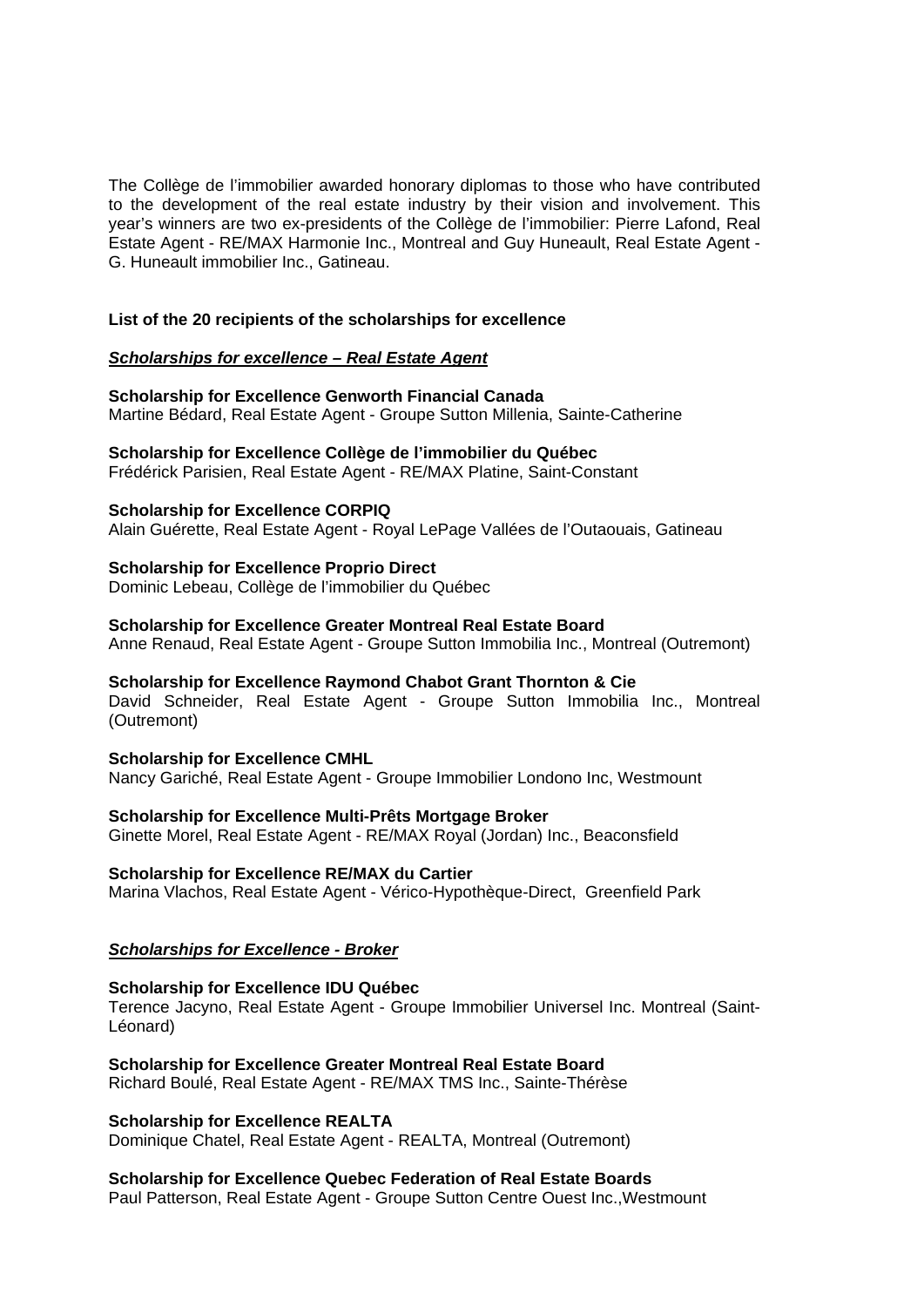#### **Scholarship for Excellence Banque Nationale**

Suzanne Dutoy, RE/MAX Royal (Jordan) Inc. Beaconsfield

#### **Scholarship for Excellence Royal LePage**

Mohamed Bennane, Real Estate Agent - Immeubles Jack Sera Inc. (Royal LePage Classic), Montreal

#### **Scholarship for Excellence La Capitale**

Manon Grisé, Real Estate Agent - Les Immeubles Tiberio Inc., Laval

**Scholarship for Excellence André Charbonneau Century 21-Max-Immo** 

Francesco Agostinelli, Real Estate Agent - Groupe Immobilier Luxor Inc., Montreal

## *Scholarships for Excellence - Continuing and Custom Education*

**Scholarship for Excellence Quebec Federation of Real Estate Boards**  Bernard Rodrigue, Real Estate Agent - Groupe Sutton-Action Inc., Saint-Lambert

## **Scholarship for Excellence Collège de l'immobilier du Québec**

Patricia N. Ciancotti, RE/MAX Action (1992) Inc., Montreal (Lasalle)

# **Scholarship for Excellence Collège de l'immobilier du Québec**

Outaouais Real Estate Board

This Program of Excellence is unique in the Quebec real estate industry and is possible thanks to the generous contributions of our partners:

## **Major Partners**

Greater Montreal Real Estate Board (GMREB) and Quebec Federation of Real Estate Boards (QFREB)

## **GOLD Partners**

Proprio Direct, RE/MAX du Cartier Inc. and La Capitale Real Estate Network

#### **SILVER Partners**

André Charbonneau - Century 21 Max-Immo and Genworth Financial Canada

#### **BRONZE Partners**

Banque Nationale, CORPIQ: Corporation des propriétaires immobiliers du Québec Inc., Urban Development Institute of Quebec (IDU-Quebec), Multi-Prêts Mortgage Broker, Raymond Chabot Grant Thornton & Cie, REALTA, Royal LePage Real Estate Services and the Canada Mortgage and Housing Corporation (CMHC).